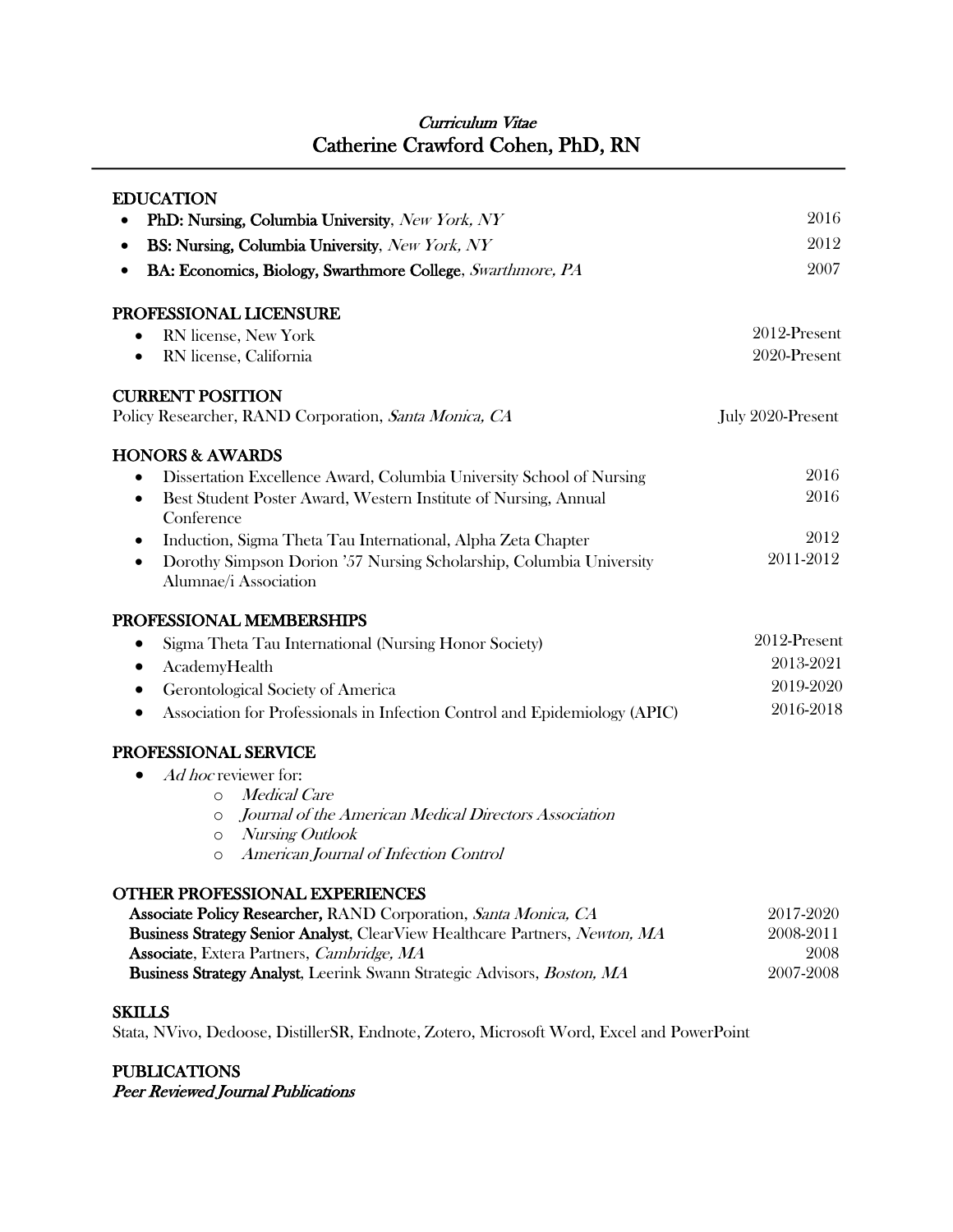- 1. Cohen, C. C., Powell, K., Dick, A., Deroche, C. B., Agarwal, M., Stone, P. W. & Alexander, G. Examining Nursing Home IT Maturity and Antibiotic Use among Long-Term Care Residents. (Accepted). Journal of the American Medical Directors Association.
- 2. Cohen, C. C., Powell, K., Dick, A., Stone, P. W. & Alexander, G. [Brief Report] The Association between Nursing Home IT Maturity and UTI among Long-Term Residents (Accepted). Journal of Applied Gerontology.
- 3. Cohen, C.C., Qureshi, N., & Liu, H. (2021). [Editorial]. Conceptualizing and Defining Anchor Businesses to Facilitate Investments in Community Health and Well-being. Popul Health Manag. 2021 Oct;24(5):543-545. doi: 10.1089/pop.2021.0005. Epub 2021 Apr 7. PubMed PMID: 33826871.
- 4. Watkins, K. E., Hunter, S. B., Cohen, C. C., Leamon, I., Hurley, B., McCreary, M., Ober, A. J. (2021). Organizational capacity and readiness to provide pharmacotherapy for individuals with co-occurring alcohol use disorders in public mental health settings: A mixed methods analysis. Adm Policy Ment Health. 2021 Jul;48(4):707-717. doi: 10.1007/s10488-020-01103-5. Epub 2021 Jan 2. PubMed PMID: 33387128; PubMed Central PMCID: PMC8628547.
- 5. Estrada L.V., Cohen C.C., Shang J, Stone P.W. Community-Based Advance Care Planning Interventions for Minority Older Adults: A Systematic Review. J Gerontol Nurs. 2021 May;47(5):26-36. doi: 10.3928/00989134-20210407-05. Epub 2021 May 1. PubMed PMID: 34039091; PubMed Central PMCID: PMC8168376.
- 6. Cohen, C.C., Hollands S, Liu HH. Impact of Primary Care Worksite Health and Wellness Clinics on HbA1c Level Among Prediabetic or Diabetic Employees. Am J Health Promot. 2021 Jan;35(1):13-19. doi: 10.1177/0890117120927307. Epub 2020 Jun 1. PubMed PMID: 32476437.
- 7. Cohen, C.C., Azhar, G., & Muggy, L. (2020) When Is An Outbreak An Outbreak? Using Literature And Discharge Data To Define C. difficile Incidence Changes Referred To As Outbreaks [Brief Report]. J Hosp Infect. 2020 Jun;105(2):225-231. doi: 10.1016/j.jhin.2020.03.019. Epub 2020 Mar 20. PubMed PMID: 32205160; PubMed Central PMCID: PMC7286777.
- 8. Cohen, C.C., Barnes, H., Buerhaus, P., Clarke, S., Donalan, K., Tubbs-Cooley, H. & Martsolf, G. (2020). Top Priorities for The Next Decade of Nursing Health Services Research: A Call to Action. Nurs Outlook. 2021 May-Jun;69(3):265-275. doi: 10.1016/j.outlook.2020.12.004. Epub 2020 Dec 29. PubMed PMID: 33386144.
- 9. Cohen, C.C., Dick, A., Agarwal, M. Gracner, T., Mitchell, S. & Stone, P. W. (2020). Trends in the Use of Antibiotics in Long-term U.S. Nursing Home Residents. Infect Control Hosp Epidemiol. 2021 Mar;42(3):311-317. doi: 10.1017/ice.2020.422. Epub 2020 Sep 16. PubMed PMID: 32935657; PubMed Central PMCID: PMC7960578.
- 10. Cohen, C.C., Baird, M., Koirala, & N., Martsolf, G. (2020) The surgical and anesthesia workforce and provision of surgical services in rural communities: A mixed-methods examination. *J Rural* Health. 2021 Jan;37(1):45-54. doi: 10.1111/jrh.12417. Epub 2020 Feb 5. PubMed PMID: 32022951.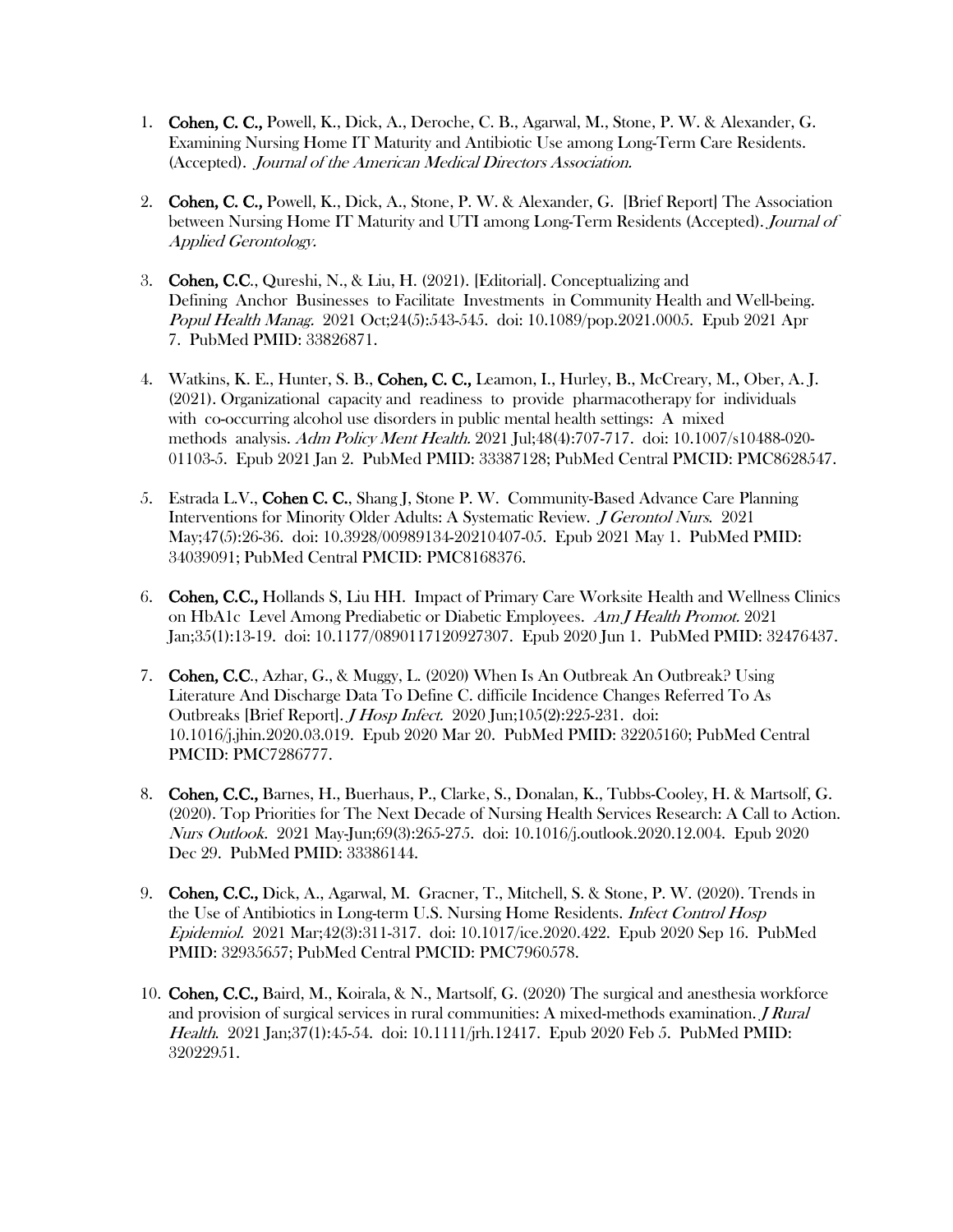- 11. Cohen, C.C. & Liu, H.H. (2019) Potential Synergies between Workplace Wellness Programs and Onsite Clinics. [Editorial]. Population Health Management. 22(6): 470-472. doi: 10.1089/pop.2019.0069
- 12. Martsolf, G., Baird, M., Cohen, C.C., & Koirala, N. (2019). Relationship Between State Policy and Anesthesia Provider Supply in Rural Communities. Medical Care. 57(5),341-347. doi: 10.1097/MLR.0000000000001106. PMID: 30870391.
- 13. Cohen, C.C., Liu, J., Cohen, B., Larson, E., & Glied, S. (2018). The Financial Incentives to Reduce Hospital-Acquired Infections under Alternative Payment Arrangements. Infection Control & Hospital Epidemiology. Feb 19:1-7. doi: 10.1017/ice.2018.18. PMCID: PMC6047523.
- 14. Travers, J., Cohen, C.C., Dick, A., & Stone, P. (2017) The Great American Recession and forgone healthcare: do widened disparities between African-Americans and Whites remain? Plos One. 12(12): e0189676. PMCID: PMC5744961.
- 15. Kaur, J., Stone, P.W., Travers, J.L., Cohen, C.C., & Herzig, C.T.A., (2017). [Brief Report] Impact of staff infection control training and education on infection-specific quality measures in United States nursing homes. American Journal of Infection Control. 45(9),1035-1040. doi: 10.1016/j.ajic.2017.04.285. PMCID: PMC5581666.
- 16. Herzig, C.T.A., Dick, A., Sorbero, M., Pogorzelska-Maziarz, M., Cohen, C.C., Larson, E., & Stone, P.W. (2017). Infection Trends in United States Nursing Homes, 2006 – 2013. Journal of the American Medical Directors Association. 18(7), 635.e9-635.e20. doi: 10.1016/j.jamda.2017.04.003. PMCID: PMC4030678.
- 17. Stone, P.W., Cohen, C.C., & Pincus, H. (2017) Comparative Clinical Effectiveness Research: Competencies, Opportunities and Training for Nurse Scientists. Nursing Outlook. 65(6), 711-717. doi: 10.1016/j.outlook.2017.04.002. PMCID: PMC5650552.
- 18. Cohen, B., Loyland, B., Cohen, C.C., & Larson, E. (2017). Transmission of Healthcare-associated Infections from Roommates and Prior Room Occupants: A Systematic Review. Clinical Epidemiology. 23(9), 297-310. doi: 10.2147/CLEP.S124382. PMCID: PMC5448698. PMID: 28579835.
- 19. Cohen, C.C., Dick, A., & Stone, P.W. (2017). Isolation Precautions Use for Multidrug-Resistant Organism Infection in Nursing Homes. Journal of the American Geriatrics Society, 65(3), 483-489. doi:10.1111/jgs. PMCID: PMC5357149.
- 20. Cohen, C.C., Choi, Y.J., & Stone, P.W. (2016). Costs of Infection Prevention Practices in Long-Term Care Settings: A Systematic Review. Nursing Economics, 34(1), 16-24. PMCID: PMC4915220.
- 21. Cohen, C.C., Engberg, J., Herzig, C.T.A., Dick, A.W., & Stone, P.W. (2015). [Brief Report] Nursing homes in states with infection control training or infection reporting have reduced infection control deficiency citations. Infection Control & Hospital Epidemiology, 1-2. doi: 10.1017/ice.2015.214.
- 22. Bjarnadottir, R.I., Semeraro, P.K., Herzig, C.T.A., Pogorzelska-Maziarz, M., Carter, E., Cohen, C.C., . . . Stone, P.W. (2015). "Striving for Excellence": Minimum Data Set Coordinators'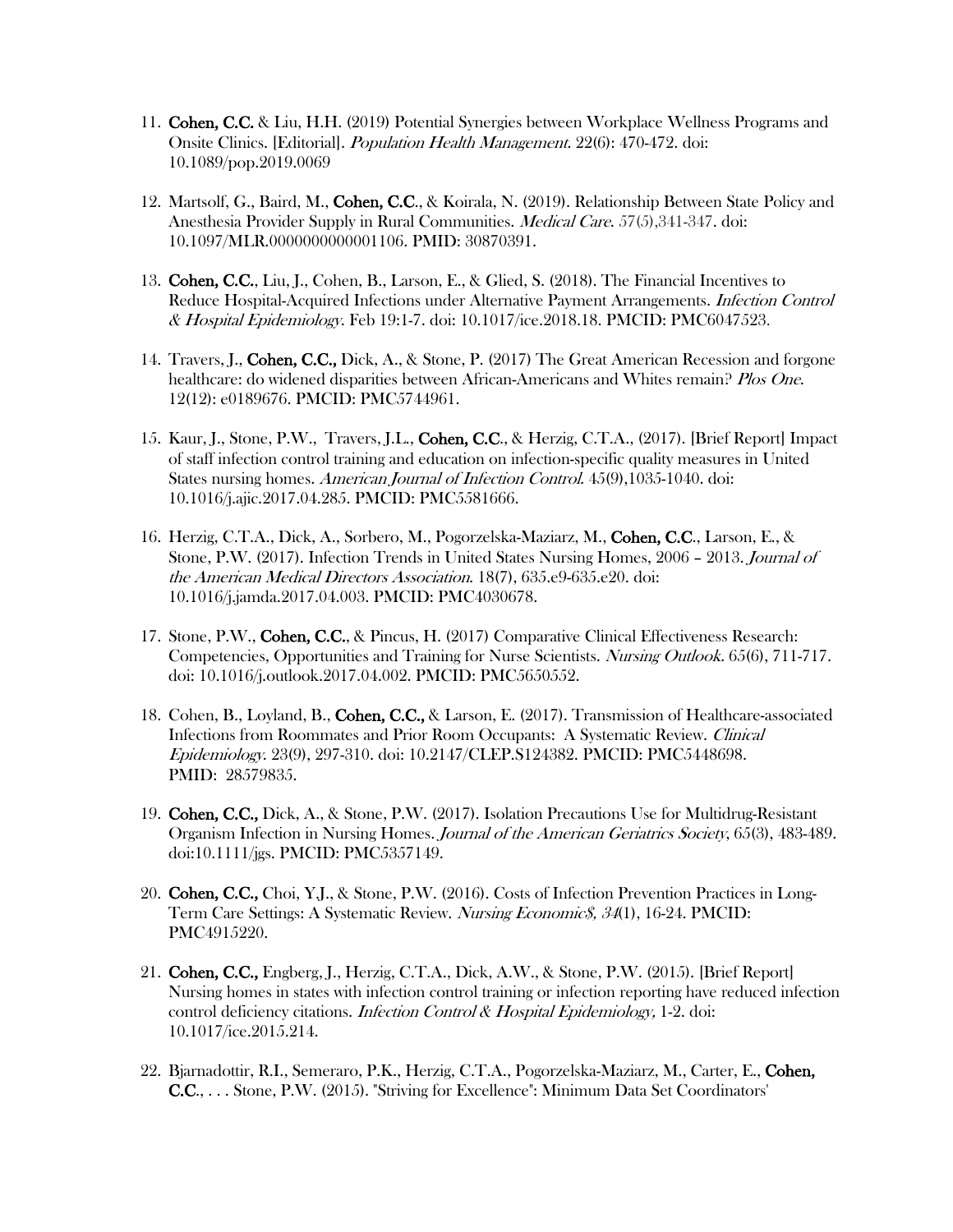Perceptions of Their Role in the Nursing Home. Journal of Gerontological Nursing, 41(9), 32-41. doi: 10.3928/00989134-20150728-09.

- 23. Cohen, C.C. & Shang, J. (2015). Evaluation of conceptual frameworks applicable to the study of isolation precautions effectiveness. Journal of Advanced Nursing, 71(10), 2279-2292. doi: 10.1111/jan.12718.
- 24. Travers, J., Herzig, C.T., Pogorzelska-Maziarz, M., Carter, E., Cohen, C.C., Semeraro, P.K., . . . Stone, P.W. (2015). Perceived barriers to infection prevention and control for nursing home certified nursing assistants: A qualitative study. Geriatric Nursing, 36(5), 355-360. doi: 10.1016/j.gerinurse.2015.05.001.
- 25. Cohen, C.C., Cohen, B., & Shang, J. (2015). Effectiveness of contact precautions against multidrugresistant organism transmission in acute care: A systematic review of the literature. Journal of Hospital Infection, 90(4), 275-284. doi: 10.1016/j.jhin.2015.05.003. PMCID: PMC4486607.
- 26. Cohen, C.C., Pogorzelska-Maziarz, M., Herzig, C.T., Carter, E.J., Bjarnadottir, R., Semeraro, P., . . . Stone, P.W. (2015). Infection prevention and control in nursing homes: A qualitative study of decision-making regarding isolation-based practices. *BMJ Quality & Safety 24*(10), 630-636. doi: 10.1136/bmjqs-2015-003952. PMCID: PMC4575834.
- 27. Stone, P.W., Herzig, C.T., Pogorzelska-Maziarz, M., Carter, E., Bjarnadottir, R.I., Semeraro, P. K., . . . Schweon, S. (2015). Understanding infection prevention and control in nursing homes: A qualitative study. *Geriatric Nursing, 36*(4), 267-272. doi: 10.1016/j.gerinurse.2015.02.023.
- 28. Gabriel, A., Cohen, C.C., & Sun, C. (2014). Consent to Specimen Storage and Continuing Studies by Race and Ethnicity: A Large Dataset Analysis Using the 2011-2012 National Health and Nutrition Examination Survey. The Scientific World Journal, 2014, 1-6. doi: 10.1155/2014/120891.
- 29. Cohen, C.C., Herzig, C.T., Carter, E.J., Pogorzelska-Maziarz, M., Larson, E.L., & Stone, P.W. (2014). State focus on health care-associated infection prevention in nursing homes. American Journal of Infection Control, 42(4), 360-365. doi: 10.1016/j.ajic.2013.11.024.

# RAND Reports

- Burgette, L.F., Hero, Joachim O., Jodi L. Liu, Cohen, C.C.; Wynn, Barbara O.; Merrell, Katie; Anderson, Drew; Crespin, Daniel J.; Dellva, Stephanie; Euller, Roald, et al., "Practice Expense Data Collection Collection and Methodology: Phase II Final Report." Santa Monica, CA: RAND Corporation, 2021. https://www.rand.org/pubs/research\_reports/RRA1181-1.html.
- Burgette, L.F., Cohen, C.C.; Hero, Joachim O., Jodi L. Liu, Daniel J. Crespin, Stephanie Dellva, Roald Euller, Liisa Hiatt, Vishnupriya Kareddy, Monique Martineau, Katie Merrell, PhuongGiang Nguyen, Evan D. Peet, Nabeel Shariq Qureshi, Teague Ruder, Yaou Flora Sheng, Barbara O. Wynn, Lan Zhao, and Peter S. Hussey, "Practice Expense Methodology and Data Collection Research and Analysis: Interim Phase II Report." Santa Monica, CA: RAND Corporation, 2020. https://www.rand.org/pubs/research\_reports/RR3248.html.
- Hurley, B.; Heinzerling, K. G.; Cohen, C.C.; Ober, A. J.; Watkins, K. E."Medications for Alcohol Use Disorder in Mental Health Settings." Santa Monica, CA: RAND Corporation, 2019.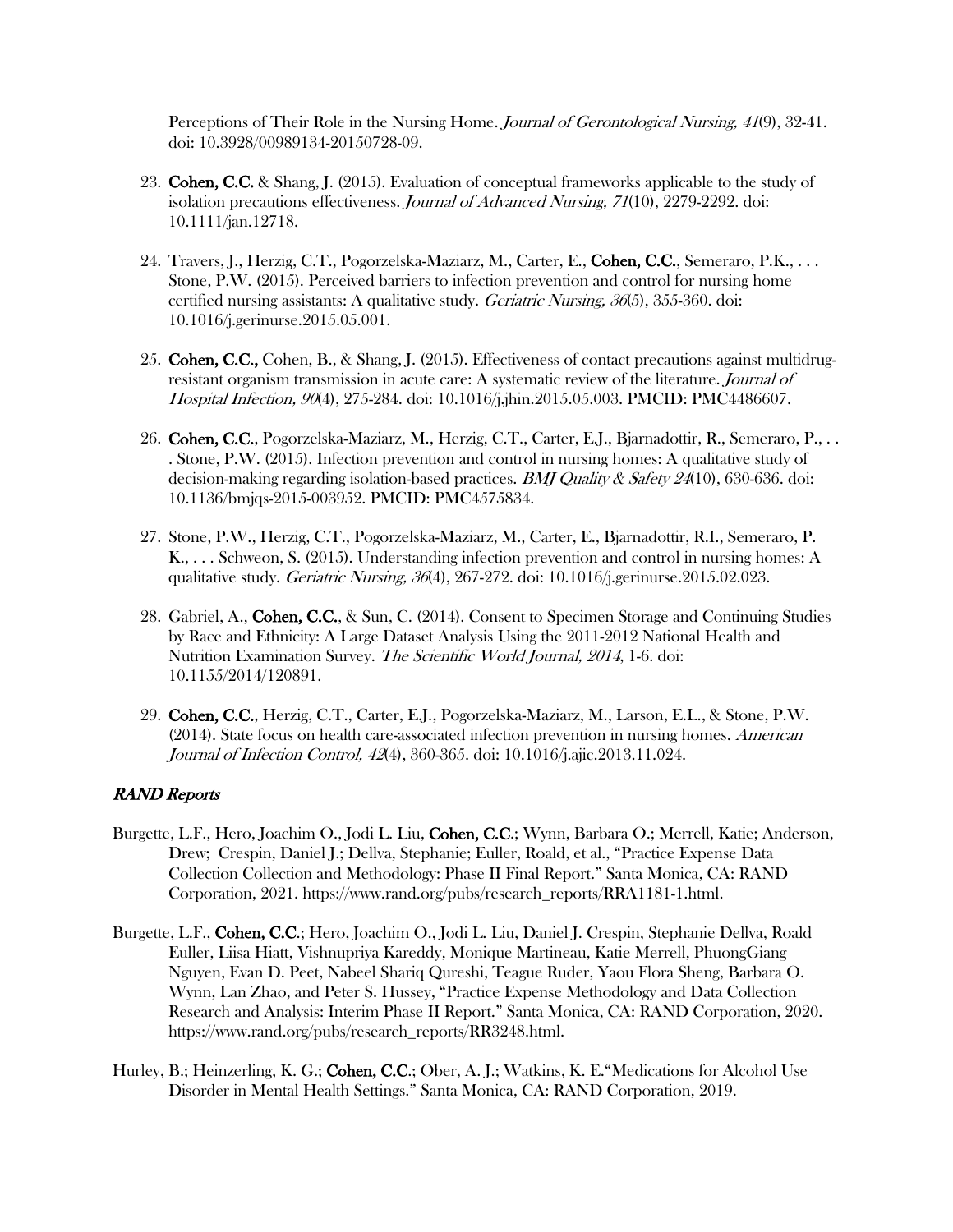- Edelen, M. O.; Rodriguez, A.; Ahluwalia, S. C.; Chen, E. K.; Cohen, C. C.; Dalton, S.; Etchegaray, J. M.; Huang, W.; Karkos, B.; Klein, D. J.; Madrigano, J.; Martineau, M.; Moore, T.; Orr, P.; Phillips, J.; Schalet, B.; Shier, V.; Paddock, S. M.; Agniel, D. M. "Development and Evaluation of Candidate Standardized Patient Assessment Data Elements: Findings from the National Beta Test (Volume 2): Development and Maintenance of Post-Acute Care Cross-Setting Standardized Patient Assessment Data." Santa Monica, CA: RAND Corporation, 2019.
- Reid, R.O.; Duffy, E.L., Cohen, C.C., Friedberg, M.W. "Identification of Alternative Physician Assistant Recertification Models: An Analysis of the Landscape and Evidence Surrounding Approaches to Recertification in the Health Professions." Santa Monica, CA: RAND Corporation, 2018. doi: 10.7249/RR2455.

# Other Publications

- Muggy, L. Cohen, C.C., Gore, K. Biden's proposed new health agency would emphasize innovation. Here's how it might work [Op-Ed]. In: Los Angeles Times [Internet]. 24 May 2021 [cited 29 Jan 2022]. Available: https://www.latimes.com/opinion/story/2021-05-24/arpa-h-darpa-health-agency-biden
- Buerhaus, P., Martsolf, G., Donelan, K., Clarke, S., Barnes, H., Tubbs Cooley, H.. Cohen, C.C. Nursing Health Services Research Agenda for the 2020s [Report]. Bozeman, MT: 2019. Available at: https://www.montana.edu/nursing/research/FINAL%20BLUE%20NHSR%20Nov%202019.pdf

#### Book Chapters

Starbird, L.E., Frick, K. D., Cohen, C. C., & Stone, P. W. (2021). Analyzing economic outcomes in advanced practice nursing. In R. M. Kleinpell (Ed.), Outcome Assessment in Advanced Practice *Nursing* ( $5<sup>th</sup>$  ed. pp. 17-42). New York, NY: Springer Publishing Company.

#### PRESENTATIONS

#### Podium Presentations

Cohen, C.C., Qureshi, N. & Liu, H. (2021) Potential Anchor Businesses & Their Motives to Support Community Development. Academy of Management Annual Meeting. July 2021, Online.

- Pogorzelska-Maziarz, M., Chastain, A., Gayani Perera, G., Cohen, C. C., Woo, K., Stone, P. W.; Shang, J. (2020) Adoption of Health Information Technology and Telehealth Services in Home Health Care: A National Survey of U.S. Home Health Care Agencies. H3IT 2020, Online.
- Cohen, C.C., Baird, M., Koirala, N. & Martsolf, G. (2019). The surgical and anesthesia workforces and provision of surgical services in rural communities: A mixed-methods examination. Presentation at the AcademyHealth Annual Research Meeting's Interdisciplinary Research Group on Nursing Issues (IRGNI), June 2019, Washington, DC.
- Cohen, C. C., Dick, A., & Stone, P. W. (2016). Predictors of Isolation Precaution Use for Multidrug-Resistant Organisms in U.S. Nursing Homes. Podium Presentation at the AcademyHealth Annual Research Meeting's Interdisciplinary Research Group on Nursing Issues (IRGNI), June 2016, Boston, MA.
- Cohen, C. C., Dick, A., & Stone, P. W. (2016). Predictors of Isolation Precaution Use for Multidrug-Resistant Organisms in U.S. Nursing Homes. Podium Presentation at the Eastern Nursing Research Society Annual Conference, April 2016, Pittsburgh, PA.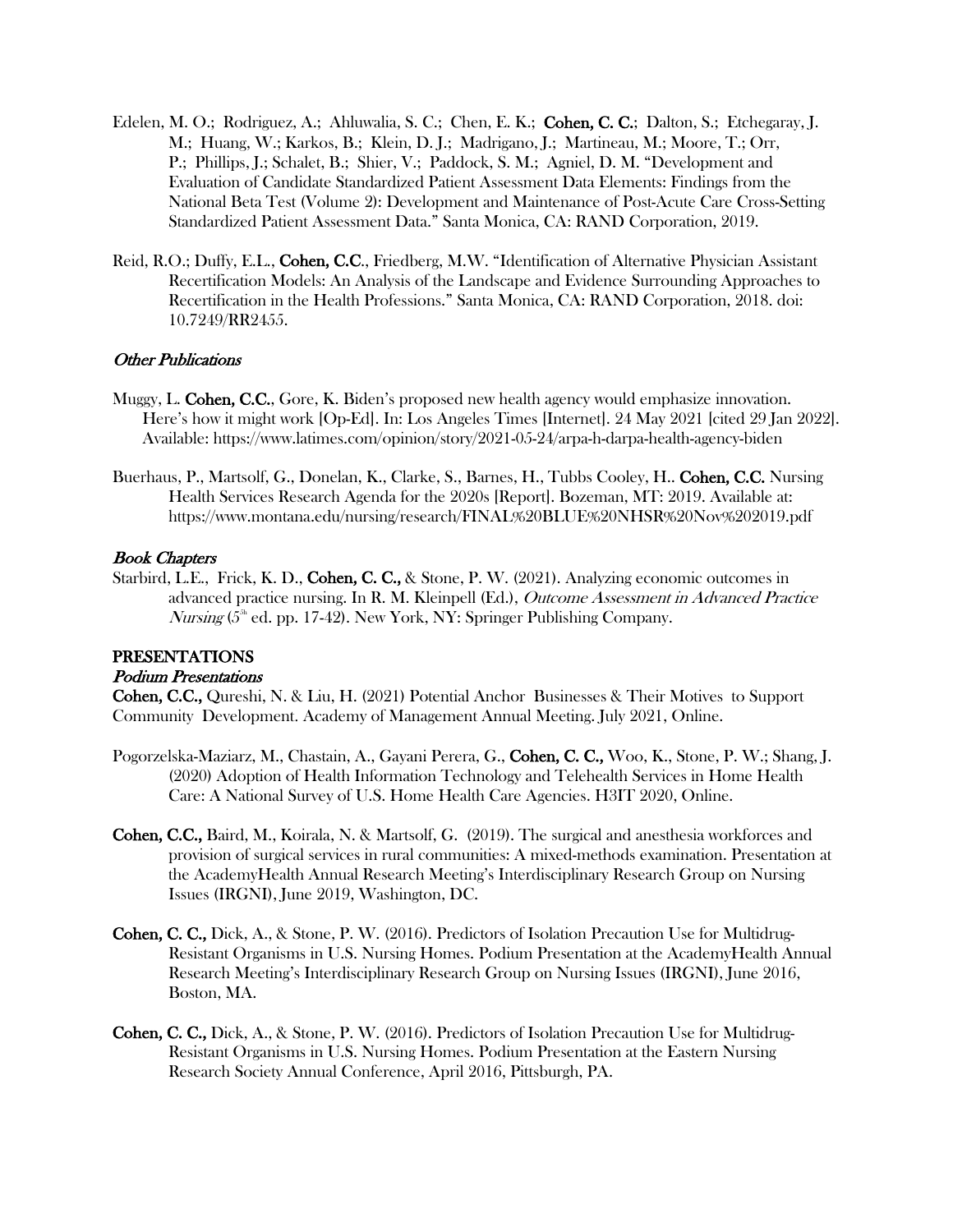- Bjarnadottir, R., Semeraro, P., Pogorzelska, M., Herzig, C. T. A., Cohen, C. C., Travers, J., & Stone, P.W. The Role of the MDS Coordinator in Nursing Homes. Podium presentation at Eastern Nursing Research Society (ENRS) Annual Conference 2015, Washington, D.C.
- Herzig, C. T. A., Cohen, C. C., & Travers, J. (2015). A National Perspective of Infection Prevention in Adult Nursing Homes: Challenges and Lessons Learned. Concurrent Session Presentation at 2015 Association for Professionals in Infection Control and Epidemiology (APIC)  $42<sup>nd</sup>$  Annual Conference, Nashville, TN.
- Pogorzelska, M., Herzig, C. T. A., & Cohen, C. C. (2014). State Regulated Mandatory Reporting of Healthcare Associated Infections and Its Impact on Infection Rates in Acute and Long-Term Care Settings. Presentation at 2014 Association for Professionals in Infection Control and Epidemiology (APIC) 41<sup>st</sup> Annual Conference, Anaheim, CA.

### Poster Presentations

- Pogorzelska-Maziarz, M., Chastain, A., Gayani Perera, G., Cohen, C. C., Woo, K., Stone, P. W.; Shang, J. (2020) Adoption of Health Information Technology and Telehealth Services in Home Health Care: A National Survey of U.S. Home Health Care Agencies. Poster presentation at AcademyHealth Annual Research Meeting, July 2020, Online.
- Cohen, C.C., Azhar, G., Muggy, L.T. (2020). When Is An Outbreak An Outbreak? Using Literature Review And Discharge Data To Define C. difficile Infection Outbreaks. Poster presentation at the Centers for Disease Control and Prevention's Decennial 2020 Conference on Healthcare Associated Infections, March 2020, Atlanta, GA. [conference cancelled]
- Cohen, C.C., Eloundou Nekoul, T.,Azhar, G., Muggy, L.T (2019). How Networks of Medicare Beneficiary Patient Transfers Affect Hospital C. Difficile Outbreak Risk. Poster presentation at the Gerontological Society of America' Annual Scientific Meeting, November 2019, Austin, TX.
- Martsolf, G., Baird, M., Cohen, C.C., Koirala, N. (2019). Relationship Between State Policy and Anesthesia Provider Supply in Rural Communities. Poster presentation at the AcademyHealth Annual Research Meeting, June 2019, Washington, DC.
- Cohen, C.C., Baird, M., Koirala, N. & Martsolf, G. (2019). The surgical and anesthesia workforces and provision of surgical services in rural communities: A mixed-methods examination. Poster presentation at the AcademyHealth Annual Research Meeting, June 2019, Washington, DC.
- Cohen, C. C. Dick, A., & Stone, P. W. (2019). Trends in the Use of Antibiotics in U.S. Nursing Homes. Poster presentation at Society for Healthcare Epidemiology of America (SHEA) Conference, April 2019, Boston, MA.
- Kaur, J., Stone, P. W., Travers, J. L., Cohen, C. C., & Herzig, C. T. A., (2017). Impact of staff infection control training and education on infection-specific quality measures in United States nursing homes. Poster presentation at 2017 New York City Epidemiology Forum, New York, NY.
- Cohen, C. C. Dick, A., & Stone, P. W. (2016). Predictors of Multidrug-Resistant Organism Infection in a National Sample of Nursing Home Residents. Poster presentation at Council for the Advancement of Nursing Science State of the Science Congress (representing the Western Institute of Nursing), September 2016, Washington, D.C.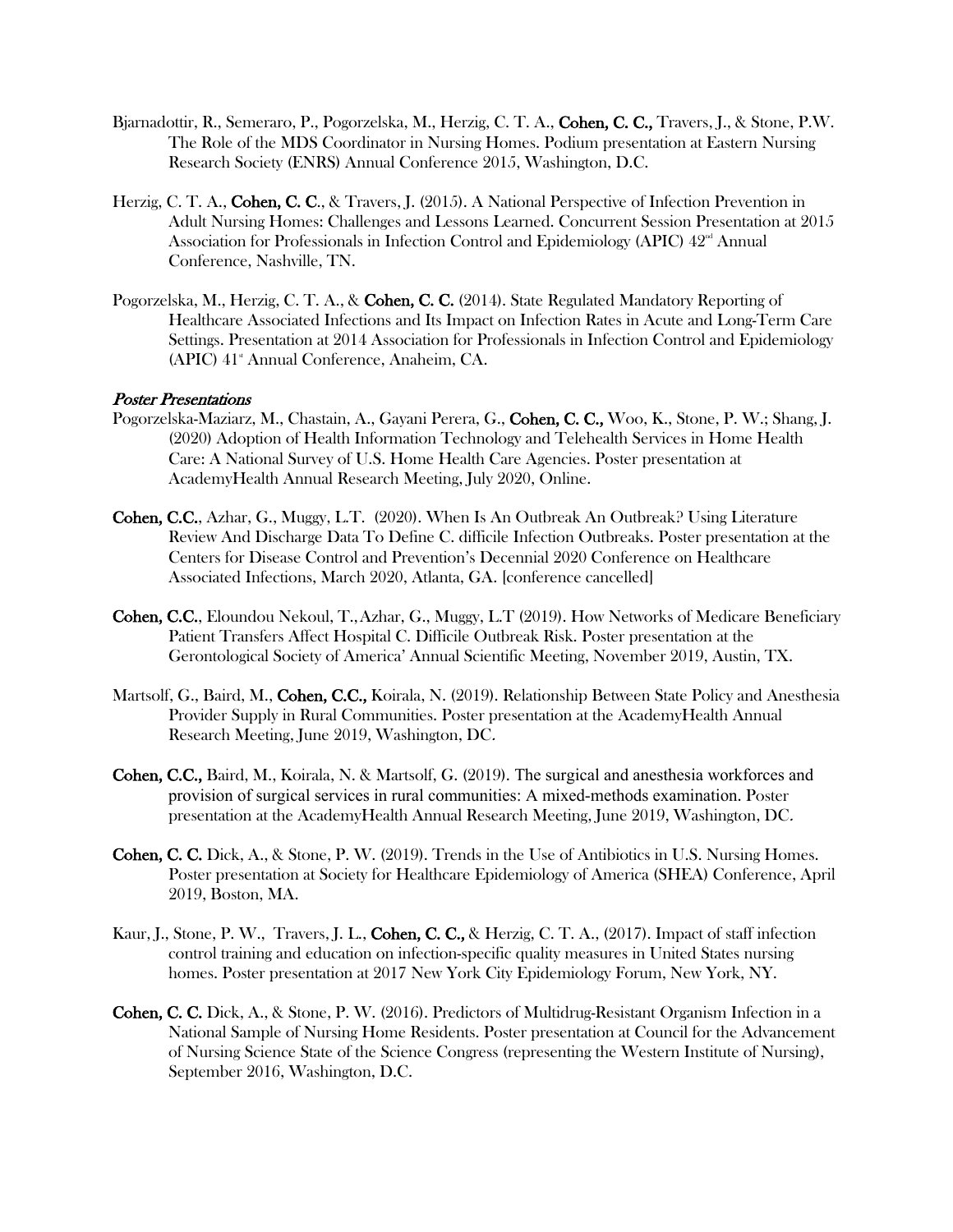- Cohen, C. C. Dick, A., & Stone, P. W. (2016). Predictors of Multidrug-Resistant Organism Infection in a National Sample of Nursing Home Residents. Poster Presentation at AcademyHealth Annual Research Meeting, June 2016, Boston, MA.
- Cohen, C. C. Dick, A., & Stone, P. W. (2016). Predictors of Multidrug-Resistant Organism Infection in a National Sample of Nursing Home Residents. Poster Presented at Western Institute of Nursing Annual Research Conference, April 2016, Anaheim, CA. Recipient of Best Student Poster Award.
- Travers, J., & Cohen, C. C. (2015). Race and Ethnic Disparities in Forgone Health Care in the United States Before, During and After the 2007-2009 Recession. Poster presentation at  $9<sup>th</sup>$  Annual Health Disparities Conference, March 2016, Washington, DC.
- Cohen, C. C., & Shang, J. (2015). Evaluation of Conceptual Frameworks Applicable to the Study of Isolation Precautions Effectiveness. Poster presented at 2015 Annual NYP Department of Nursing's Research, EBP & Innovation Symposium, New York, NY.
- Cohen, B., Loyland, B., Cohen, C. C., & Larson, E. (2015). Risk of Bacteria Transmission between Acute Care Roommates or Prior Room Occupants. Poster presented at IDWeek 2015 annual meeting, San Diego, CA.
- Pogorzelska, M., Herzig, C. T. A., Cohen, C. C., Larson, E., & Stone, P. (2015). Infection Control Practices Related to Multi-drug Resistant Organisms in a National Sample of Nursing Homes. Poster presented at IDWeek 2015 annual meeting, San Diego, CA.
- Cohen, C. C., Pogorzelska, M., Herzig, C. T. A., Bjarnadottir, R., Semeraro, P., Travers, J. & Stone, P. W. (2015). Isolation-Based Infection Prevention Techniques in Nursing Homes: A Qualitative Study. Poster presentation at Association for Professionals in Infection Control and Epidemiology (APIC)  $42<sup>nd</sup>$  Annual Conference, Nashville, TN.
- Cohen, C. C. Engberg, J., Herzig, C. T. A., Dick, A., & Stone, P. W. (2015). Nursing Homes in States Providing Infection Control Training Have Reduced Infection Deficiency Citations. Poster presentation at AcademyHealth's Annual Research Meeting, June 2015, Minneapolis, MN. Selected among the top 16 student posters.
- Travers, J., Herzig, C. T. A., Pogorzelska-Maziarz, M., Carter, E. J., Cohen, C. C., Semeraro, P., Bjarnadottir, R., & Stone, P. W. (2015). Exploring Barriers to Infection Control and Prevention amongst the Certified Nurse Assistants In Nursing Homes. Poster presentation at Eastern Nursing Research Society (ENRS) Annual Conference 2015, Washington, D.C.
- Cohen, C. C., Cohen, B., & Shang, J. (2015). Effectiveness of Contact Precautions against Multidrug-Resistant Organism (MDRO) Transmission in Acute Care: A Systematic Review of the Literature. Poster presented at 2015 New York City Epidemiology Forum, New York, NY.
- Herzig, C. T. A., Dick, A., Sorbero, M., Pogorzelska-Maziarz, M., Cohen, C. C., & Stone, P. W. (2014). Longitudinal Trends in Infection Rates in US Nursing Homes, 2006 – 2011. Poster presented at IDWeek 2014, Philadelphia, PA.
- Cohen, C. C., Choi, Y. J., & Stone, P.W. (2014). Costs of Infection Prevention Activities in Long-Term Care: A Systematic Review. Poster presented at 2014 Academy Health Annual Research Conference, San Diego, CA.